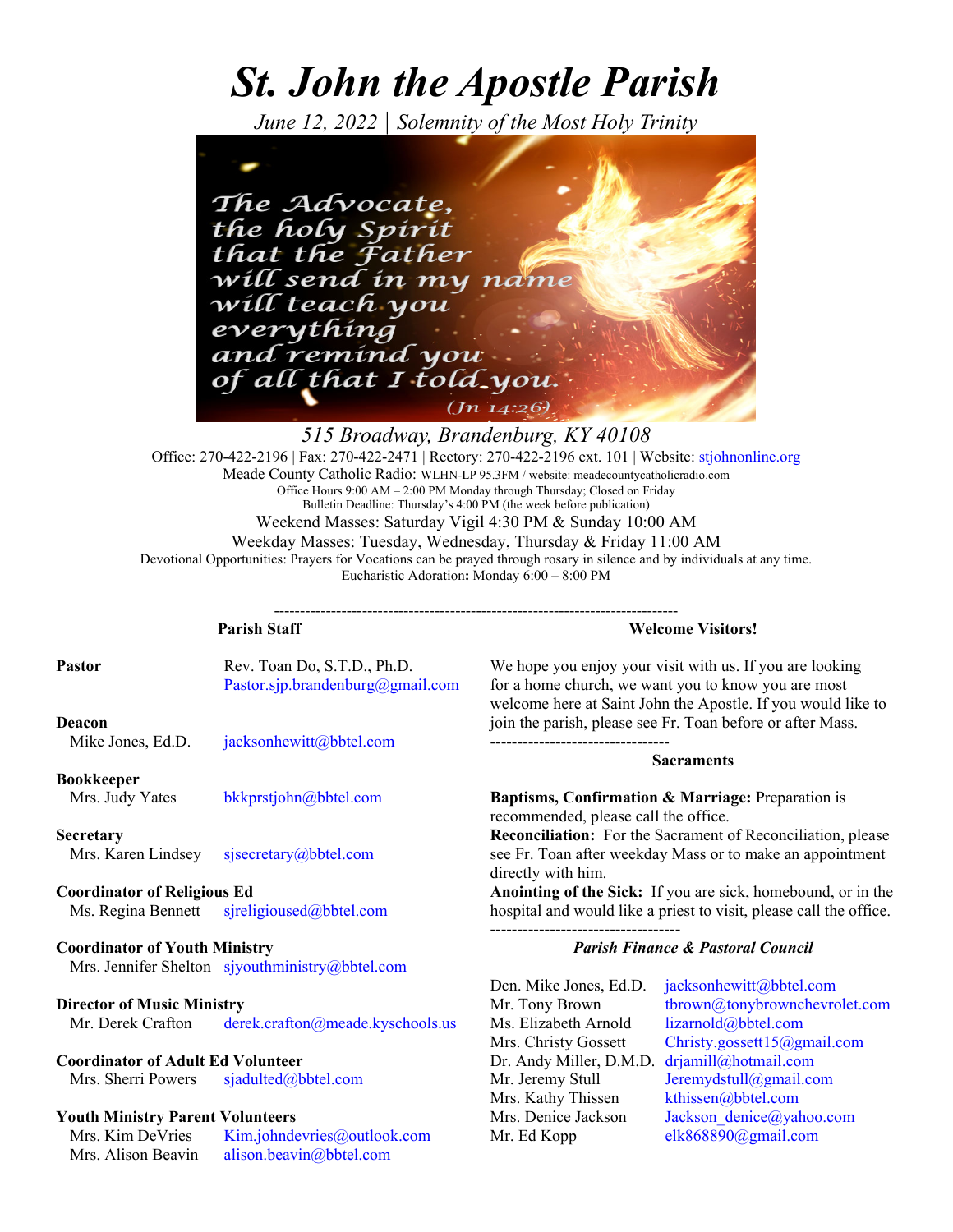

## **Mass Intentions for the Week of June 14 – 19**

| Day: Time:              | Intention:                      |
|-------------------------|---------------------------------|
| Tue. 11:00 AM           | Personal intentions             |
| Wed. 11:00 AM           | Lonnie Lindsey and Loyd Basham  |
| Thur. 11:00 AM          | The Weick and Wimpee Families   |
| Fri. $11:00 \text{ AM}$ | Gene Hardesty                   |
| Sat. $4:30 \text{ PM}$  | Mary Feijo and Loyd Basham      |
| Sun. $10:00$ AM         | Nick Ford and Wade Kullman, Sr. |

Daily Masses AND Weekend Masses are Live Streamed

#### -------------------------------------------- **Scripture Readings for Feast of Corpus Christi**



Online version: https://bible.usccb.org/ Genesis 14:18-20 Psalm 110:1, 2, 3, 4 First Corinthians 11:23-26 Luke 9:11b-17 --------------------------------------------

#### **Altar Flowers**

Remember or honor a loved one, family member or soldier. Call the office to schedule (\$50.00 donation)

--------------------------------------------



## **Pray for the Sick in Our Parish**

 John Allgeier, Peter Allgor Jr., Patricia Baskins, Joe Cook, Clay Fackler, David H. Fackler, Debra

Hardesty, Rose LaTondress, Mildred Mattingly, Vance Menefee, Paulette Pate, Gene & Marge Pence, Kathleen Powell, Diann Shireman, Jim Stiff, Charles Thompson, Annetta Waters, Mary West, Marion Whelan, Caroline Yates, Donna Hesler Argabright, Terry Shacklette, Rebecca Haught, Billy Martin, Phyllis Hicks, Bennie Bruner, Trish Matthews, Liz Wheatley, and Mary Helen Hesler Fackler.

------------------------------------------- **Tithing for the Weekend of May 28-29, 2022**

\$5,684.00

Weekly offering to make expenses **\$7,230.77** 

As of this week, we have not only met our yearend's budget (i.e., June  $30<sup>th</sup>$ ), but exceeded  $+$ \$47,712.77. The surplus will be used toward the upgrade of the church parking lots. Thank you for your continued generosity and support of our parish. ---------------

#### **Accountability Report**

June 30<sup>th</sup> is the last day of the fiscal year for the Archdiocese and our parish. At both Masses on the weekend of June 18<sup>th</sup> and 19<sup>th</sup>, Mr. Tony Brown, Chair of the Parish Finance & Pastoral Council, will speak to all parishioners during the announcement period. Mr. Brown will give us the accountability report with regard to the financial status of the parish.

-------------------------------------------

## *Ministers for June 18-19 4:30 PM*

Lector: Debbie Jones Eu. Ministers: Dcn. Mike, and Ben and Haley Smith Gift Bearers: Tom & Jeannine Beck Ushers: Gary Knott and Danny Love

## *10:00 AM*

Lector: Gabe Powers

Eu. Ministers: Dcn. Mike, Stephanie Parker, and Jenn Shelton Ushers: Jan Helm and Brian Hobbs *If you are unable to minister as scheduled, please call someone on the list to cover for you. Thank you.* ------------------------------------------

## **From the Pastor:**

Dear Parishioners:

The following is the instruction on how to follow the Scripture Readings printed in the new Music Book:

The Second Vatican Council (1962-1965), convened by the pope now known as Saint John XXIII, achieved many great things for the goodness of the Catholic Church. One of the greatest accomplishments promulgated by the Council must certainly be the renewal of the scripture readings for all of the liturgical celebrations in the life of the Church. The following succinct explanation pertains to the scripture readings printed in the new music book, *Gather* (third edition), that our parish adopts and begins to use on the Solemnity of Pentecost Sunday, 2022.

1/ The liturgical calendar begins with the First Sunday of Advent (usually the Sunday right after Thanksgiving in the US) and ends with the Sunday of Christ the King (usually the Sunday right before Thanksgiving in the US).

2/ The scripture readings are divided into two paths: (i) Sunday Cycles and (ii) Weekday Cycles. The Sunday Cycles consist of Cycle A, Cycle B, and Cycle C whereas Weekday Cycles comprise Year I and Year II. Although the combined readings of each celebration of the Eucharist have been chosen to complement each other in order to form a theological theme for that day, that may or may not actually be achieved in every case.

3/ The readings of each celebration are chosen to amplify the meaning of the Gospel proclamation.

4/ Each Sunday has three readings: the First Reading is drawn from a passage in the Old Testament; the Second Reading is drawn from the New Testament letters; and the Gospel passage is selected from one of the four Gospels.

5/ The Gospel proclamations for Sundays in Cycle A are taken from the Gospel according to Matthew. Those for Sundays in Cycle B are taken from the Gospel according to Mark. Those for Sundays in Cycle C are taken from the Gospel according to Luke. Our current liturgical year (First Advent of 2021 through Christ the King of 2022) belongs to Cycle C. So, many of the Gospel proclamations throughout this Cycle C are taken from the Gospel according Luke. The next liturgical year, therefore, will be Cycle A, in which the Gospel proclamations are taken from the Gospel of Matthew.

6/ The Gospel of John has a different genre than that of the Gospels of Matthew, Mark, and Luke, and John's texts lend themselves especially to the themes of the Advent/Christmas and Lent/Easter seasons, and so these seasons are when we can expect to hear significant portions of John's gospel proclaimed.

7/ Since the scripture readings for every day of the liturgical calendar cannot be included in a single volume of a music book, the editors of *Gather* have done their best to include all those of the Sundays and the Holy Days of Obligation.

9/ *Gather* does not have pagination. Rather, the table of contents for this third edition of *Gather* follows the numerical order. As a result, scripture readings begin with number 990.

10/ Regarding this weekend of the Solemnity of Pentecost Sunday (06/05/2022), the readings start with number 1083 for Vigil Mass or number 1084 for Mass during the Day. Since this